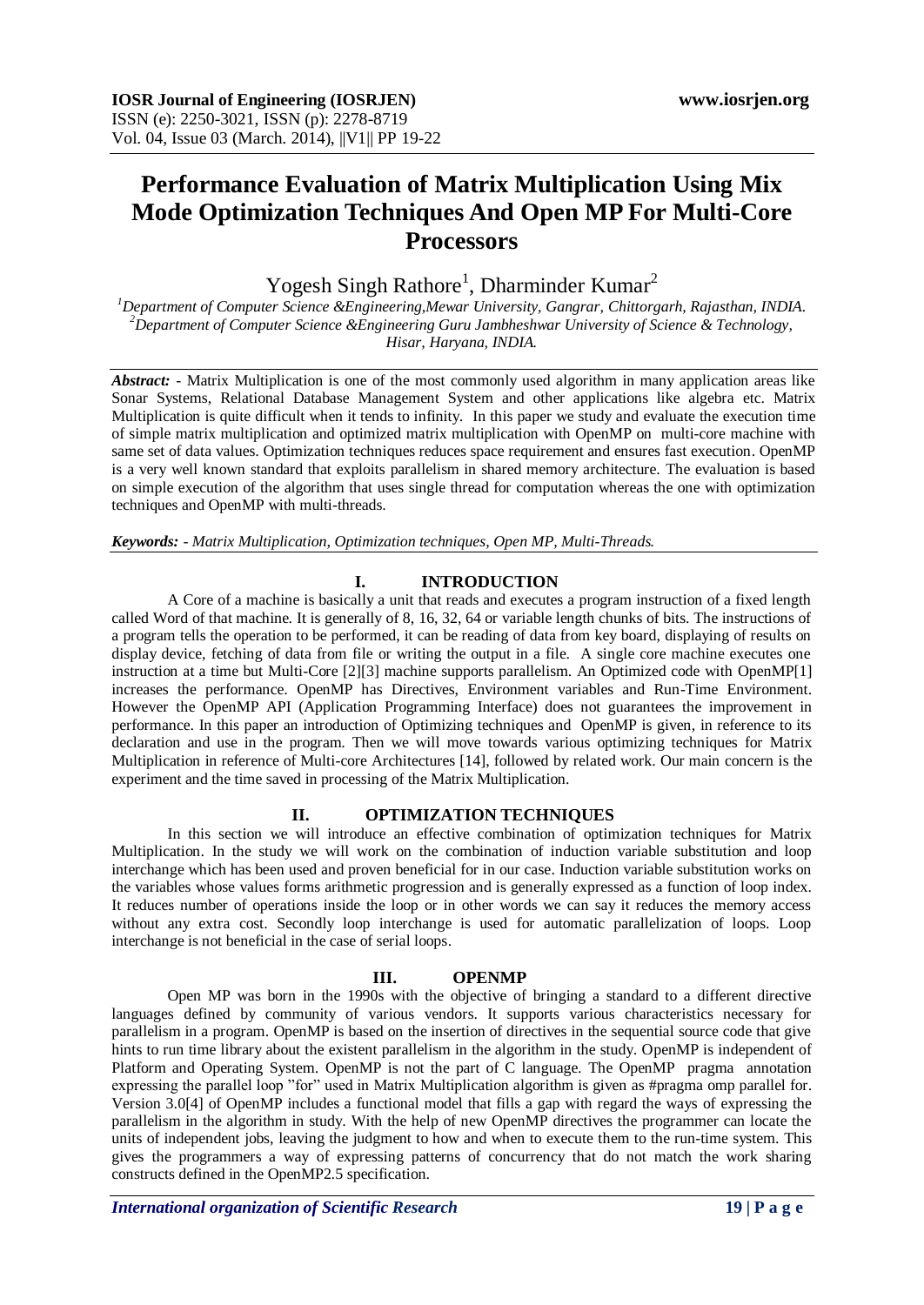#### **IV. PARALLEL MATRIX COMPUTATION**

Before jumping to Parallelization [5][6][7][8][9] for Matrix-Multiplication directly, We must understand the mechanism of matrix multiplication in brief. When two matrices are multiplied, the result will again be a matrix. If the matrix product is somewhat like C=A \* B, then the number of A's columns needs to be equal to B's number of rows. A is a n  $*$  m matrix, that means A has n rows and m columns. B is a m  $*$  r matrix, so B has m rows and r columns. m is the common subscript for both matrices. The result matrix C will become a n \* r matrix. Each element of C is defined as the scalar product of a row vector of matrix A and a column vector of B.

#### **V. RELATED WORK**

A general purpose programming language designed for multi-threaded parallel programming is Clik[10]. Clik is a task based programming. In Clik, the programmer is responsible for exposing the application parallelism [11], identifying the sections of the code that can be executed in parallel. Tasks are started with the keyword "spawn" reserve word and sync reserve word is used to wait until all previously spawned have been completed. Clik supports recursively at task level and does not support automatic data dependence among the tasks. So data dependence has to be controlled by the programmer with the help of sync reserve word. At runtime the scheduler decides how to actually divide the work between processors. In recursive tasks Clik uses stealing approach for execution of tasks. Click supports only parallel tasks and Clicks++ supports parallel loops. OpenMP execution is opposite of that initially it supports parallel loops and the last version 3.0 supports parallel tasks. To some extent Optimizing techniques individually are being used for speed ups execution and reducing memory requirements for the different tasks of very small sizes only, on simple machines.

#### **VI. EXPERIMENT**

In this paper we will run matrix multiplication [12] algorithm for various sizes ranging from 500\*500 to 2000\*2000 on multi-core processors and evaluate the mean of the run time in seconds for every set of various size of algorithms. Then we will implement the same process on the same sets of the sizes for matrix multiplication with OpenMP and mixmode of various optimizing techniques that includes loop interchange, for all combination of the loops used in the algorithm under study and induction variable substitution. We are having 3 loops, so combination for the 3 loops may be given by  $3! = 3*2*1$  that is equals to 6. If IJK are the loops then combinations should be IJK, IKJ, JIK, JKI, KIJ and KIJ. Again we will try to read the run-time in seconds for all combinations. The time header file of C is very helpful for computation of execution time for sample code. The core loop computation for matrix multiplication code is given below:

```
#include<iostream>
#include<time.h>
#include<omp.h>
using namespace std;
int main(){…….
```

```
clock_t t1,t2,t;
```

```
……………
t1=clock();
#pragma omp for schedule(static,chunk);
for(i=0; i < n; i++)for(j=0;j<n;j++){
c[i][j]=0;
for(k=0;k<n;k++){
c[i][j]+=a[i][k]*b[k][j];
 }
   }
   }
t2=clock();
t=t2-t1;
cout<<"time taken "<<t;
return 0;
}
```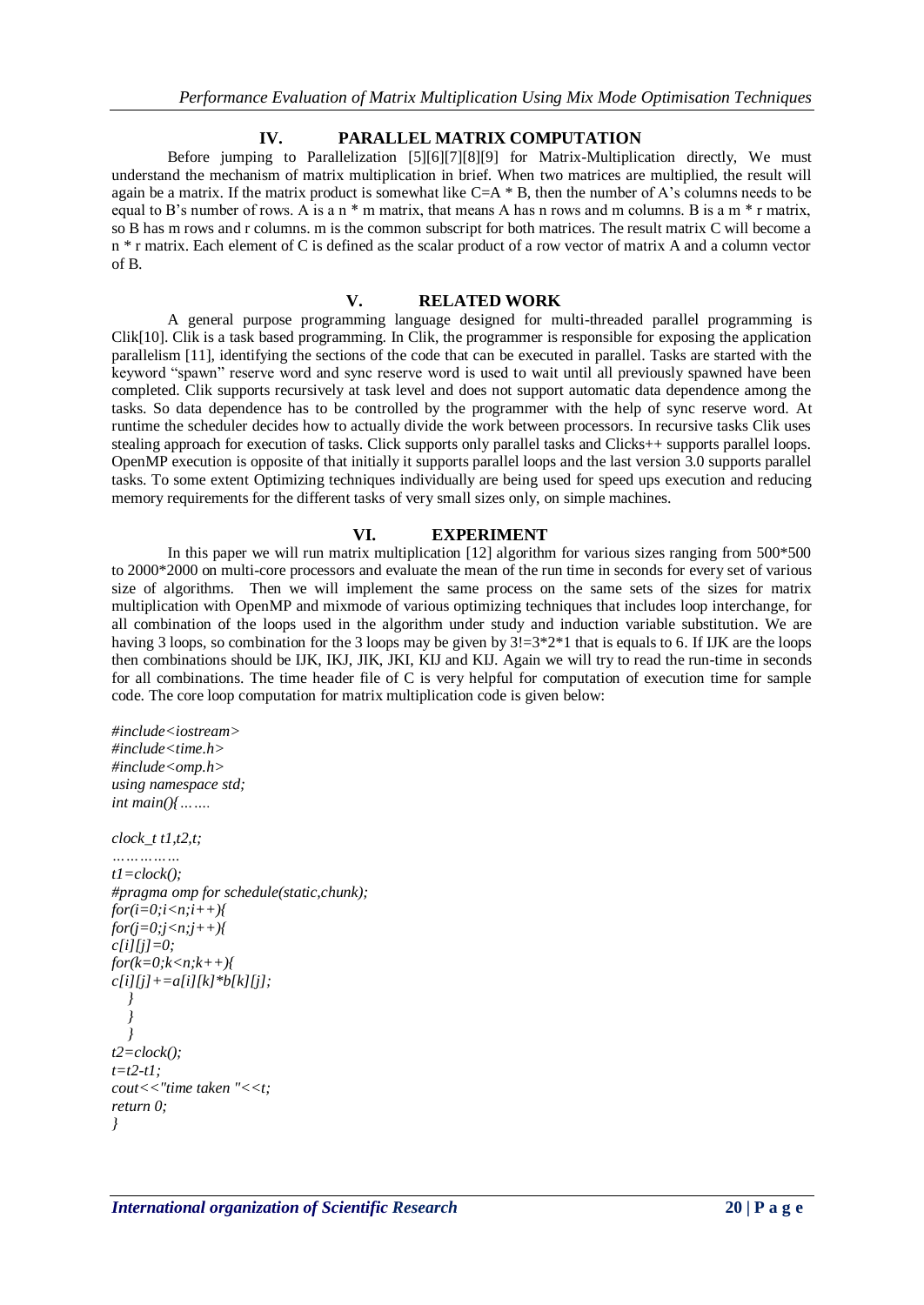In the above code clock function has been used for getting time, for which time header file has been added as a preprocessor directive. The time t received will be divided by the suitable value to get the time in seconds. Similarly OpenMP for chunk's reading and multiplication is being used.

## **VII. PERFORMANCE RESULTS:-**

In the fig.: VII.1 execution time for algorithm after implementing all possible combinations of loop interchange and substitution has been studied. Execution time has been taken in seconds and the various sizes have been also taken. The Fig.:VII.2 compares the average of the values taken for all combinations with the result of simple execution of Matrix Multiplication.

|      | For loop<br><b>IJK</b> | For loop<br><b>IJK</b> | For loop<br><b>JIK</b> | For loop<br>JKI | For loop<br>KIJ | For loop<br>KJI |  |
|------|------------------------|------------------------|------------------------|-----------------|-----------------|-----------------|--|
| 500  | 1.17                   | 1.34                   | 1.18                   | 1.21            | 1.16            | 1.11            |  |
| 700  | 3.45                   | 3.63                   | 3.59                   | 3.63            | 3.69            | 3.36            |  |
| 1000 | 11.99                  | 12.01                  | 11.93                  | 12.08           | 11.97           | 11.93           |  |
| 1200 | 18.69                  | 19.73                  | 19.42                  | 19.41           | 19.10           | 19.42           |  |
| 2000 | 87.55                  | 88.89                  | 86.67                  | 86.53           | 87.86           | 88.69           |  |
|      | Figure VII.1           |                        |                        |                 |                 |                 |  |

|              | Av. of | For loop   |  |  |  |
|--------------|--------|------------|--|--|--|
|              | optum. | IJK(plane) |  |  |  |
| 500          | 1.20   | 1.54       |  |  |  |
| 700          | 3.56   | 4.27       |  |  |  |
| 1000         | 11.99  | 12.6       |  |  |  |
| 1200         | 19.30  | 24.4       |  |  |  |
| 2000         | 87.70  | 156        |  |  |  |
| Figure VII.2 |        |            |  |  |  |

The use of OpenMP with the mixmode optimizing technique accelerates the computation of matrix multiplication as shown in fig.: VII.3. In the fig.: VII.3 computation time for running the algorithm with and without OpenMP plus optimizing techniques are taken along y-axis and various sizes of Matrix is taken along X-axis. It is very clear that the time saved in execution is large and it increases with the increase in the size of matrix. Ultimately we can say that for a matrix of 2000  $X$  2000 we can save half up to half of the time by using OpenMP and mixmode optimizing techniques. With the use of OpenMP you can set any number of threads to an algorithm depending upon the no of cores, the machine is having. If you set a single thread to be on a multi-core machine still it performs better than the serial computation on a single core machine. If your number of threads is equal no of cores it is the best parallelism achieved. If you increase the number of threads more than the number of cores in a machine still the performance of execution of algorithm shows better results, but the computation is done in the combination of serial and parallel.